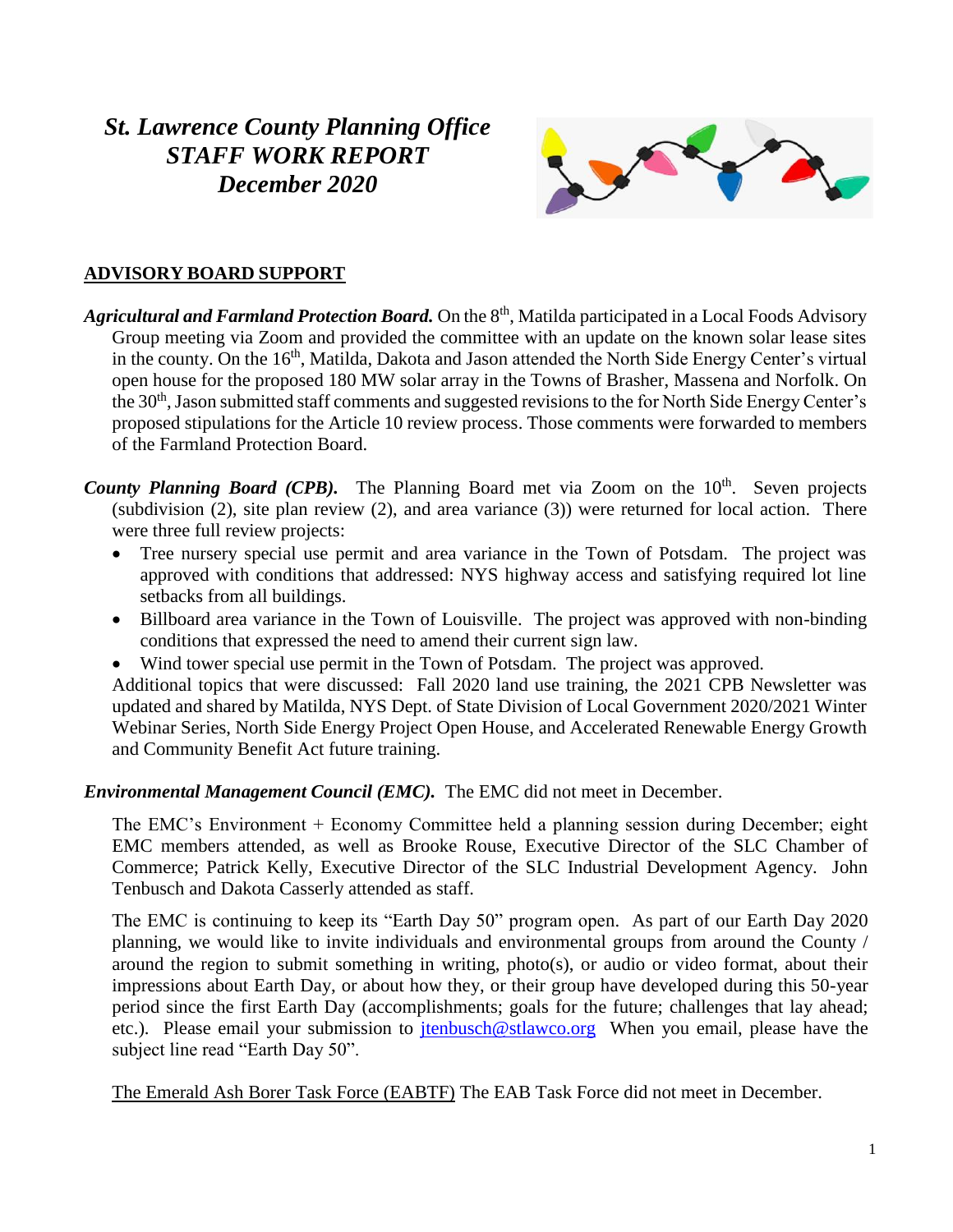Fair Housing Task Force (FHTF). The Task Force met on December 10<sup>th</sup>. A report was given about the workshop held on September 24<sup>th</sup>, on landlord and tenant rights. Another report was given on "Eviction Defense Training". The Task Force adopted the following 2021 meeting schedule: February  $25<sup>th</sup>$ , May  $27<sup>th</sup>$ , August  $26<sup>th</sup>$  and November 18<sup>th</sup>. Several prospective FHTF members also attended this meeting.

# **BOARD OF LEGISLATORS**

Census 2020. Final paperwork needed for reimbursement expenses was submitted on December 29<sup>th</sup>.

- *Jones & Laughlin (J&L) Site.* Staff participated in a technical conference call with DEC on December 17<sup>th</sup>. Discussion focused on regional stakeholder input on the Interim Site Management Plan (ISMP). Formal comments were submitted to DEC via letter on December 16; CPO staff worked with G. Bowitch to draft and circulate comments based on stakeholder discussion.
- *Title VI Coordinator.* The County Planning Director has been selected by the Board of Legislators to be the County's Title VI Coordinator. The County recently passed a Title VI Plan, which safeguards against discrimination in the distribution of federally funded programs.
- *COVID Response.* Heidi has been spending several days a week in the County's COVID call center, fielding calls from individuals regarding insolation, quarantine and and any other question that is COVID related.

## **COMMUNITY / ECONOMIC DEVELOPMENT**

- *Community Development Block Grants (CDBG).* The Planning Office administers three open grants: the Septic Tank Replacement Assistance Program (STRAP); the 23<sup>rd</sup> round of the Direct Homeownership Assistance Program, and the third round of its Countywide Housing Rehabilitation Program (CHRP 3). During December, staff prepared to draft Annual Performance Reports for each of these grants.
- *Lead Hazard Abatement Program*. This \$1 million award from the US Department of Housing and Urban Development (HUD) is providing lead-based paint stabilization, or abatement assistance, to low- and moderate-income households throughout the county. In December, the Planning Office, in consultation with its partners, the North Country Housing Council and the SLC Public Health Dept, continued its Lead Hazard Abatement program.

#### **GEOGRAPHIC INFORMATION SYSTEM**

*COVID19 Mapping.* Since March 31<sup>st</sup>, Dakota and Matilda have prepared daily maps for the County's Public Health Department to track positive, active, and regional cases of COVID-19.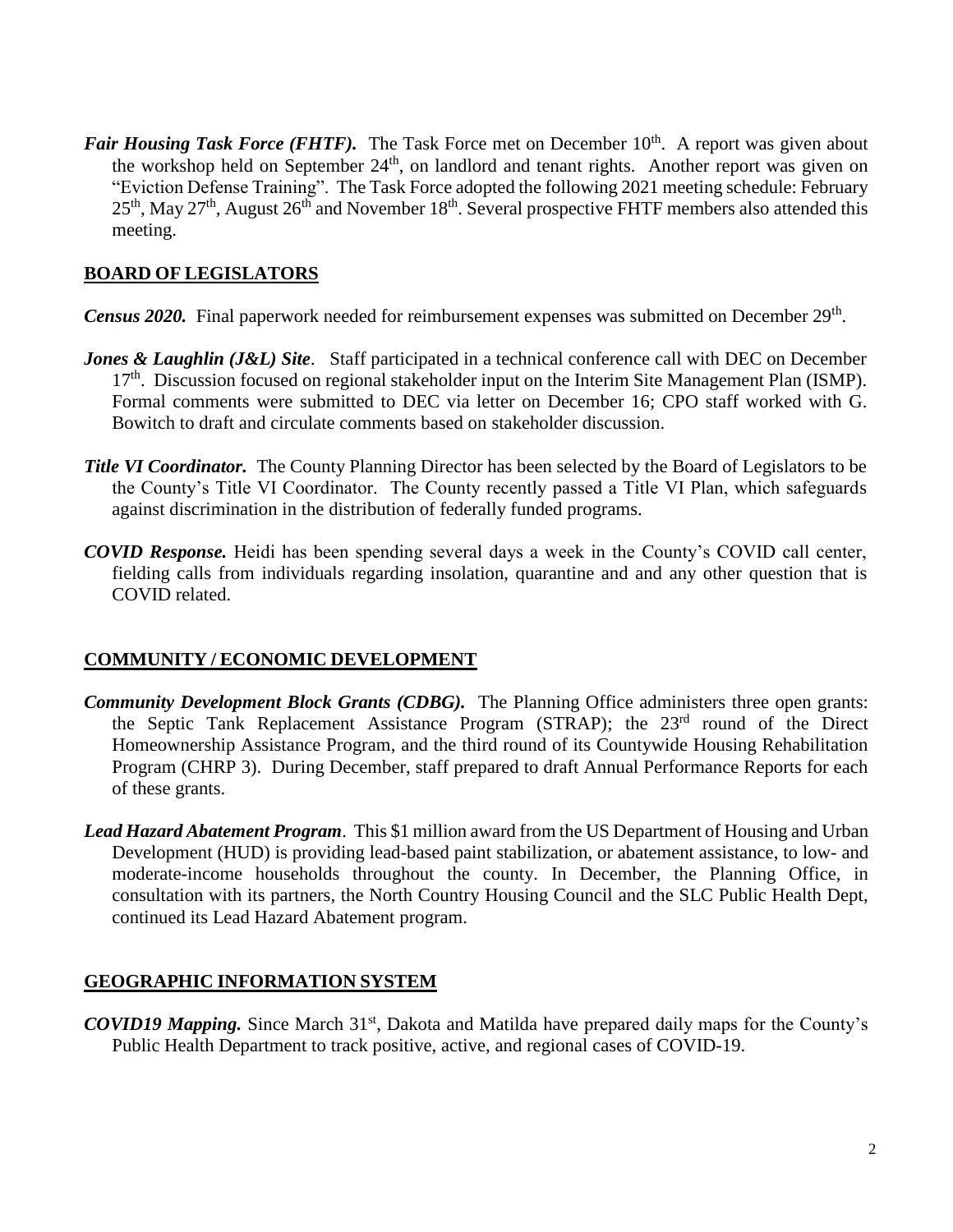- *Public Transportation Bus Routes.* Matilda finalized maps for new Routes 70B, 72, 73 and 74, which are scheduled to launch on January  $4<sup>th</sup>$ .
- *County Mapping Upgrades.* County GIS users will begin to meet once per quarter to discuss best practices for shared GIS resources.
- Parks & Trails New York (PTNY). Staff, Dakota, is working on submitting GIS data to PTNY that highlight recreation trail infrastructure in the County. Data for this project was recently received from the County trails web application and will be submitted during the winter 2021.
- *County Enterprise GIS*. Dakota assisted the Emergency Services Department with troubleshooting GIS operations from dispatch to patrol cars.

#### *Staff GIS Production*

Access to public building footprint data was shared with the Real Property Department.

## **GRANTS**

- *Grants Notice Distribution.* The Grants Notice is distributed to County Department Heads, Legislators, Superintendents of Schools, local municipal officials and approximately 350 additional individuals representing organizations throughout the North Country.
- *Hazard Mitigation Plan, 5-Year Update*. Staff are assisting Emergency Services with the required fiveyear update of the SLC Multi-Jurisdictional All-Hazard Mitigation Plan.

## **PLANNING MATTERS**

- *Land Use Training.* Matilda administered a training session on the 9th, which was attended by a variety of County, town, and village, officials and employees. The training covered site plan review, zoning board of appeals, and the CPB project referral process.
- *St. Lawrence River Watershed Revitalization Plan.* This planning project encompasses the entire St. Lawrence River watershed in New York, including some or all of eight counties. Final documents for the St. Lawrence River Watershed Revitalization Plan (WRP) have been released. For further information, see<http://fcswcd.org/partnerships/st-lawrence-river-watershed-partnership-slrwp/>
- *Town of Hammond Land Use Regulations Revisions.* Staff is making progress on a 6-8 month process of reviewing and drafting updated land use regulations. There are two working options: zoning as a single district (rural residential) and zoning as a dual district (shoreline and rural residential). The Planning Office will share drafts with the Committee for review before the next meeting. The next meeting is scheduled for January 21, at 6pm, via Zoom.
- *Town of Rossie Land Use Regulations Assistance.* Staff continues to assist the Town's Planning Board chairman with updating the Town's land use regulations. Currently staff is reviewing revisions to: telecommunications law, board of appeals, and outdated text.